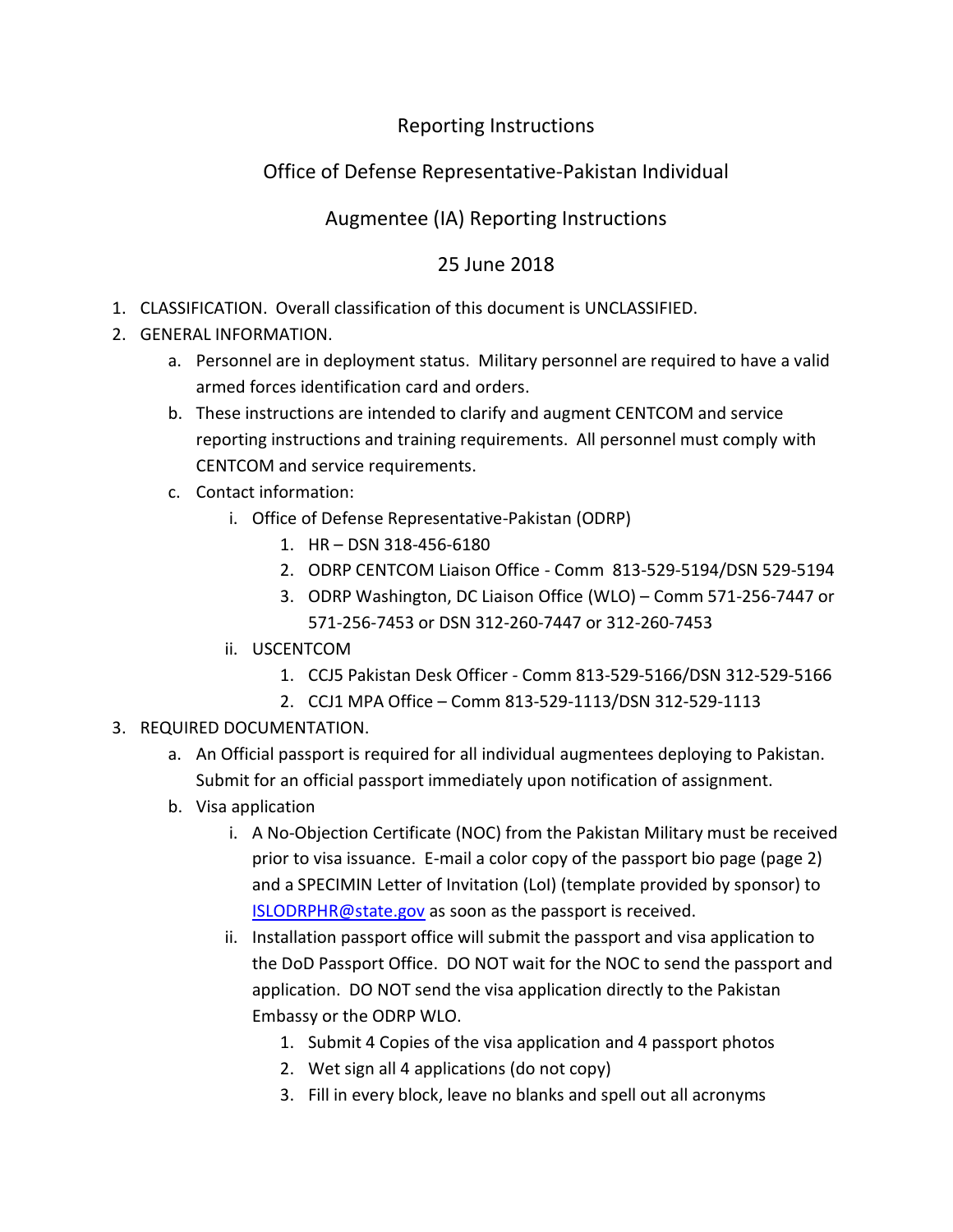- a. Use N/A or None
- b. Item 2 will read: "Filling ODRP Position # ODRP duty title Replacing [name of incumbent]
- 4. Make sure you fill out the military pages and you may need to use more than 1 page; you may list medals/awards and training on an additional page
- 5. The only hand written item on the application is the signature
- 6. If you have questions concerning the completion of your visa application, e-mail a completed visa application to the ODRP Washington LNO for review prior to submitting to installation passport office. E-mail draft visa application for review to [centcom.macdill.centcom-hq.mbx.centcom-ccj5-odrp@mail.mil.](mailto:centcom.macdill.centcom-hq.mbx.centcom-ccj5-odrp@mail.mil) Do not wait for the passport to be issued to submit the visa review.
- iii. Refer to this website for more information: [https://passportmatters.hqda.pentagon.mil/Requirements/Visa\\_Requiremen](https://passportmatters.hqda.pentagon.mil/Requirements/Visa_Requirements.aspx?country_name=Pakistan) [ts.aspx?country\\_name=Pakistan](https://passportmatters.hqda.pentagon.mil/Requirements/Visa_Requirements.aspx?country_name=Pakistan)
- iv. Visas are often issued just days before scheduled travel. DO NOT request delayed reporting without prior coordination with ODRP/HR.
- c. Electronic Country Clearance (eCC) [\(https://ecc.state.gov/\)](https://ecc.state.gov/) is required for all personnel. Clearance is required prior to arrival in country. The Pakistan visa number is required for eCC approval, ensure you add the email address of your sponsor next to his/her name.
- d. Refer to the DoD Foreign Clearance Guide at<https://www.fcg.pentagon.mil/fcg.cfm> for the current Aircraft and Personnel Automated Clearance System (APACS) [\(https://apacs.dtic.mil/apacs\)](https://apacs.dtic.mil/apacs) individual theater/country clearance requirements.
- 4. TDY ENTITLEMENTS: Members provided lodging at no cost. Long term perdiem rules apply for M&IE. All enlisted personnel are authorized civilian clothing allowance IAW DoD FMR Vol 7A, Chapter 29, Table 29-8. Officers whose permanent duty station is OCONUS are also authorized a civilian clothing allowance.
- 5. EXCESS BAGGAGE. Excess baggage is authorized. Even though A, B, and C bags will not be issued, appropriate civilian attire and miscellaneous items for one year may require 3-5 bags.
- 6. SECURITY CLEARANCES. Personnel must arrive with the appropriate clearance. Secret or top secret security clearance is required as specified in the manning document. Members requiring TS/SCI MUST have the appropriate caveats for access to TS/SCI networks as ODRP does not have the capability to read in-personnel. Contact the ODRP Security Manager at 318-456-6162 or 318-456-6030 with questions and for caveats. If the base does not have the capability to read in personnel, contact the ODRP CENTCOM LNO for assistance.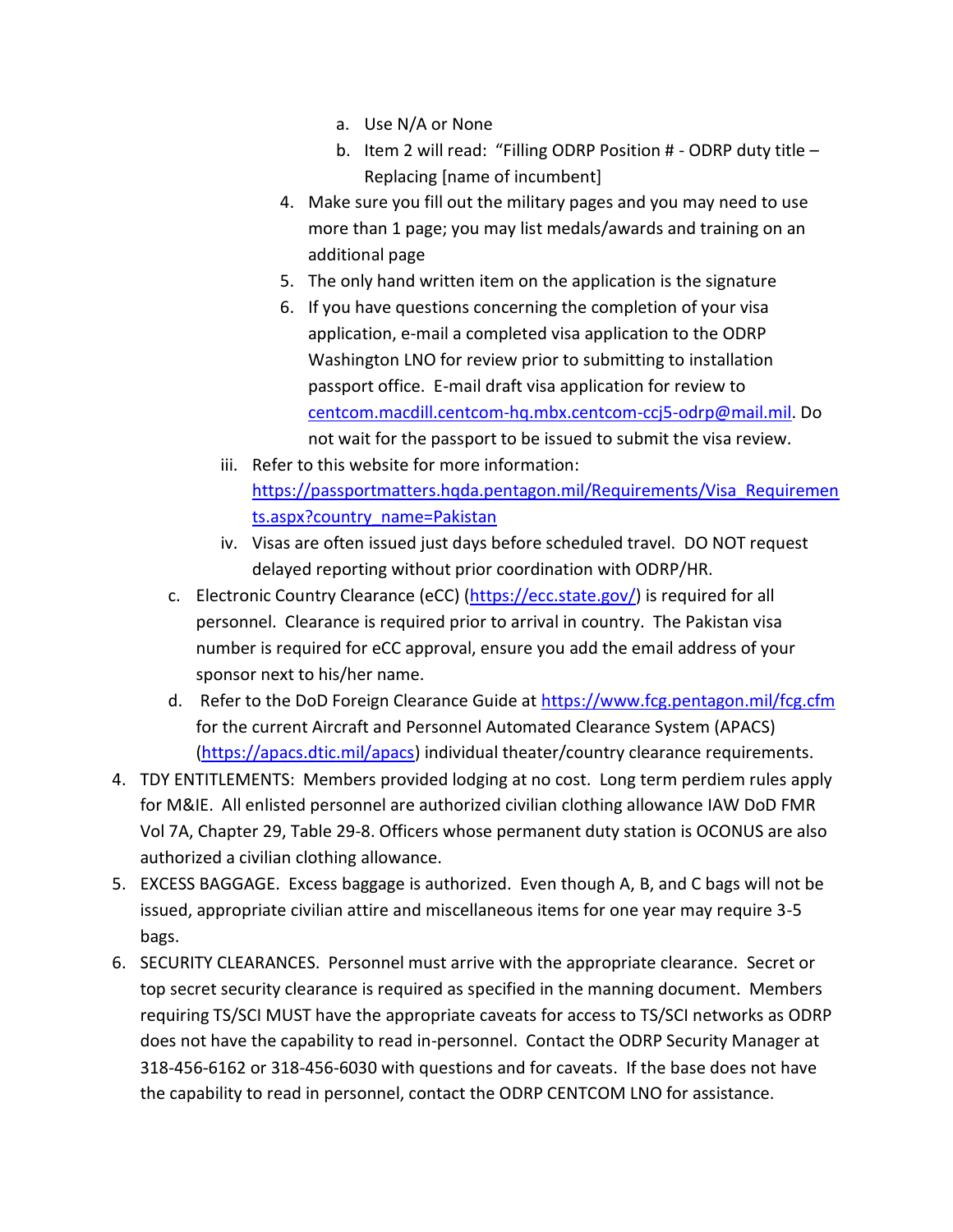- 7. CLOTHING/EQUIPMENT REQUIREMENTS AND RESTRICTIONS.
	- a. Weapons and ammunition are strictly prohibited. DO NOT bring weapon(s) or ammunition to Pakistan in baggage or household goods.
	- b. Uniform of the day (UOD) is civilian clothing.
		- i. Civilian clothing
			- 1. Official/business casual: suits, dress slacks, collared button-down shirts/blouses, polo shirts
			- 2. Off-duty wear: jeans, t-shirts (do not bring any clothing that may be considered offensive or derogatory; avoid short skirts and sleeveless/ low-cut shirts)
			- 3. Civilian PT gear
			- 4. Season/climate appropriate gear (umbrella, jacket, light fleece, sweaters, etc.)
		- ii. Military clothing. Suggested minimum. Bring all items required to complete the following uniforms:
			- 1. Two (2) full sets of Operational Camouflage Pattern (OCP) uniforms uniforms to include all appropriate boots, name tapes and patches.
			- 2. One (1) set each Class A/Service Dress and Class B/short sleeve
			- 3. Formal wear (Mess dress, semi-formal) for the Marine Corps Ball in November (optional)
	- c. Do not bring A, B or C bags, body armor or other gear not specified above
- 8. MEDICAL.
	- a. Personnel must comply with all requirements in CENTCOM Individual Protection and Individual-Unit Deployment Policy.

[https://www.fcg.pentagon.mil/static/USCENTCOM\\_MOD\\_12.pdf](https://www.fcg.pentagon.mil/static/USCENTCOM_MOD_12.pdf)

- b. Documentation of medical clearance requirements information is required on the on the cardstock DD Form 2766, Adult Preventive and Chronic Care Flowsheet.
- c. Personnel must hand carry medical, dental and immunization records.
- d. There is a small Health Clinic at the Embassy. In emergency situations, personnel may receive treatment at a local hospital and/or be evacuated. Personnel in Pakistan for more than six (6) months are eligible for Tricare Remote.
- e. **Country exit requirement:** Personnel may be required to show proof of polio vaccination when exiting the country. To meet this requirement, personnel with a polio vaccination more than one year old as of the date departing Pakistan will be required to get a vaccination.

[\(http://wwwnc.cdc.gov/travel/destinations/traveler/none/pakistan\)](http://wwwnc.cdc.gov/travel/destinations/traveler/none/pakistan)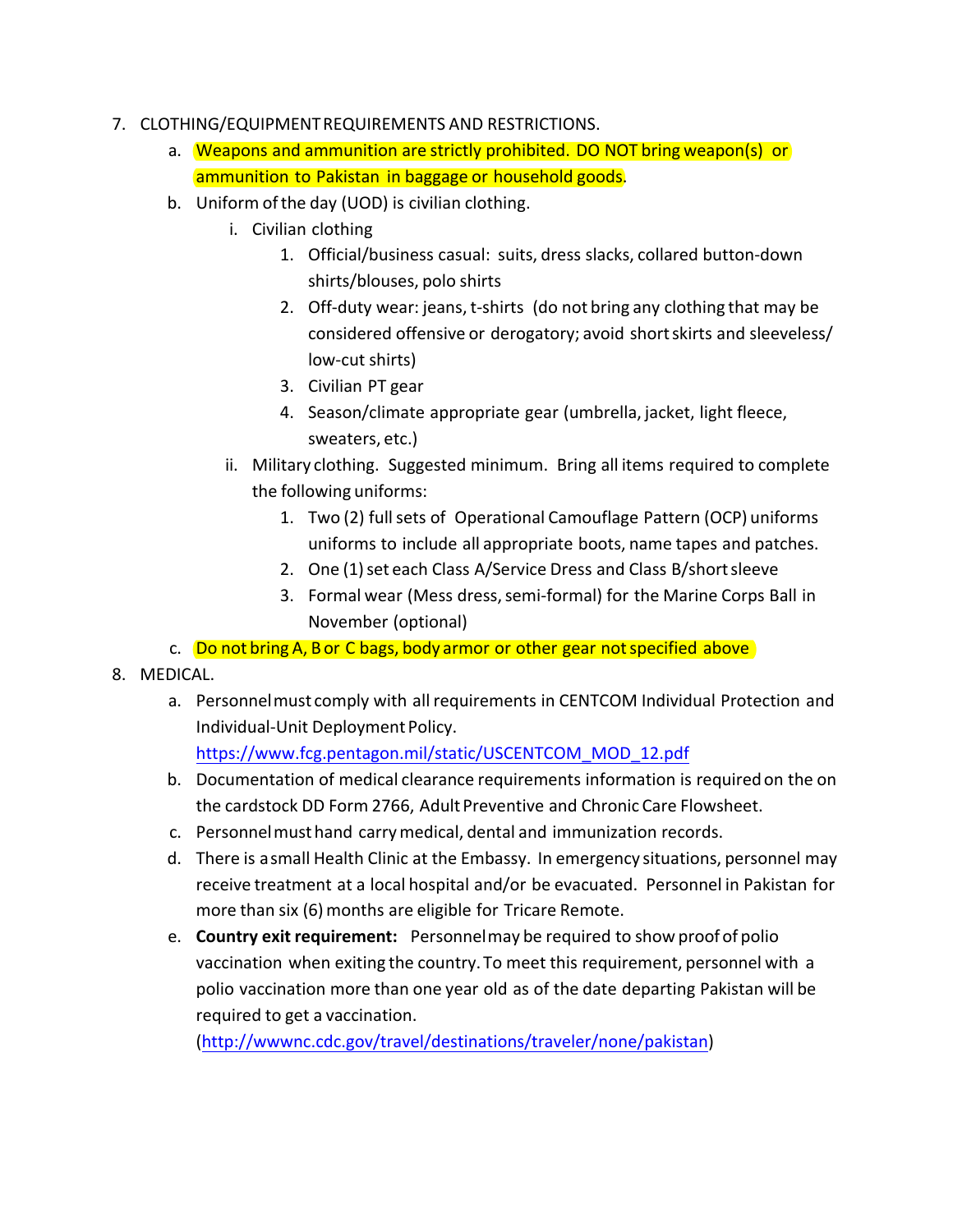- 9. COMMUNICATIONS.
	- a. Submit the following documents to [IslamabadODRPCOMM@state.gov](mailto:IslamabadODRPCOMM@state.gov) at least 15 days prior to arrival in Pakistan (templates may be obtained from sponsor):
		- i. DD Form 2875
		- ii. AF Form 4394
		- iii. Digital Sender User Agreement
		- iv. CDV/DCI Training Certificate
	- b. All personnel will be issued a cell phone upon arrival. Cell phones may be used for personal calls, but charges are the responsibility of the user.
	- c. Residential internet: All houses have wireless internet. Personnel are encouraged to bring personnel computers for communications and entertainment as well as a CAC reader to access webmail.
	- d. All personnel should arrive with a SIPR token, however, do not delay departure due to SIPR token shortages. Army 42A and Air Force 38P/3A personnel must arrive with a SIPR token.

10. REQUIRED TRAINING.

- a. Weapons training (fully qualified) on M-9 is mandatory for both officer and enlisted.
- b. Department of State Foreign Affairs Counter Threat (FACT) Course (OT-611) or US Army Military Police School (USAMPS) Evasive Driver Course
	- i. FACT is a 5-day course given every week except those weeks with Federal holidays.
		- 1. Submit a Standard Form 182 (SF 182) to **fsiregistrar@state.gov** or fax 703-302-7152. The Registrar may be reached at 703-302-7137/44.
		- 2. The Registrar will not schedule personnel for the course until tuition has been paid. FSI accepts payment via GTC, GPC or fund cite. Payment method must be coordinated with unit resource manager as they may have preferred methods.
		- 3. Refer to FACT Welcome Package for actual TDY location.
		- 4. Sign up at least 2-3 months out because this course fills up quickly.
	- ii. USAMPS Registration:
		- 1. Air Force Personnel: Contact Jeffrey Rogers, USAFCENT/A3TX, via email at

jeffrey.rogers.ctr@afcent.af.mil or via phone via commercial: (803) 717-6584 or DSN: 313-717-6584.

- 2. Army, Navy, Marine personnel: Request a quota in ATRRS [www.atrrs.army.mil/atrrscc/](http://www.atrrs.army.mil/atrrscc) (Course # 7H-F23/830-F16, School Code 191).
- 3. All ODRP, AFPAK and WIAS deployers will accomplish AAC once they arrive at Ft Leonard Wood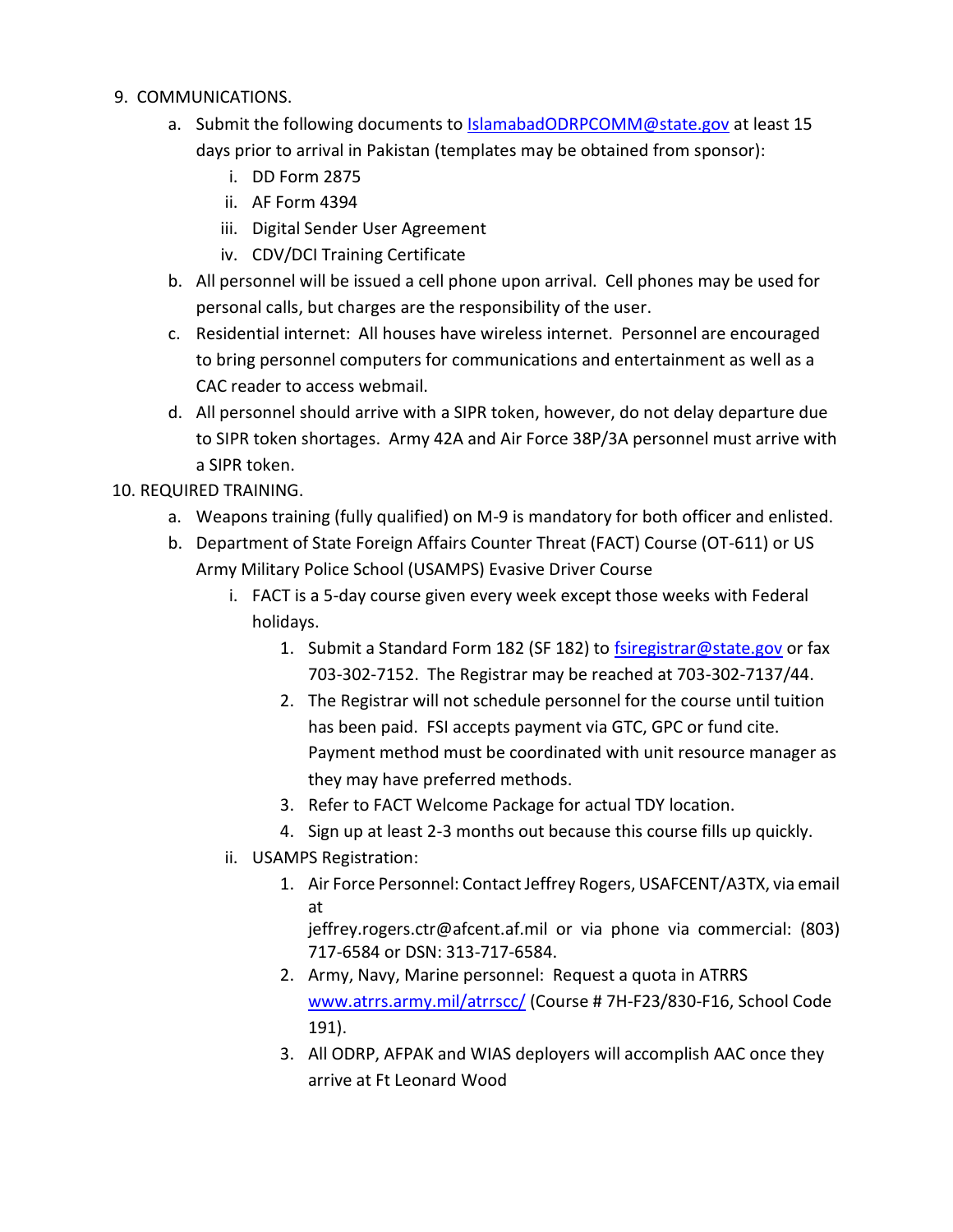- c. Defense Institute of Security Cooperation Studies (DISCS) courses are required for positions in the Security Assistance Office (SAO) and Logistics and Financial Management branches. Contact the ODRP sponsor for specific requirements.
	- i. Security Cooperation Overseas Course (SCM-O)
		- 1. Go to [http://www.iscs.dsca.mil/\\_pages/courses/onsite/scm](http://www.iscs.dsca.mil/_pages/courses/onsite/scm-o.aspx?section=des)[o.aspx?section=des\)](http://www.iscs.dsca.mil/_pages/courses/onsite/scm-o.aspx?section=des)
			- a. On the "Details" tab (grey tab at top), click the drill down and select "Schedule;" identify which class you want to attend (make note of the dates).
			- b. Then go back to the Details tab; drill down and select "Registration".
			- c. In the second paragraph; click on the "DISCS Web-based Registration Form."
			- d. Complete the on-line registration form (ensure you select the class/dates you want to attend) and submit (button at the bottom of the application form).
			- e. You should receive an email within one (1) working day stating you have been accepted for the class and follow-on instructions. If you do not receive this notice; call the DISCS Registrars office at DSN 713-3330/Comm (937) 713-3330 or through e-mail at [dsca.wright](mailto:dsca.wright-patt.iscs.list.registrars@mail.mil)[patt.iscs.list.registrars@mail.mil.](mailto:dsca.wright-patt.iscs.list.registrars@mail.mil)
		- 2. Funding for the course is provided by DISCS.
		- 3. Finance and training personnel should contact their sponsor to determine if they are required to attend the fourth week of training.
	- ii. Security Cooperation Familiarization Course (SCM-FA-OL) is an on-line course [\(http://www.iscs.dsca.mil/\\_pages/courses/online/scm-fa](http://www.iscs.dsca.mil/_pages/courses/online/scm-fa-ol.aspx?section=des)[ol.aspx?section=des\)](http://www.iscs.dsca.mil/_pages/courses/online/scm-fa-ol.aspx?section=des)
	- iii. Security Cooperation Management Orientation Course (SCM-OC-OL) is an on-line course [\(http://www.iscs.dsca.mil/\\_pages/courses/online/scm-oc](http://www.iscs.dsca.mil/_pages/courses/online/scm-oc-ol.aspx?section=des)[ol.aspx?section=des\)](http://www.iscs.dsca.mil/_pages/courses/online/scm-oc-ol.aspx?section=des)
	- iv. International Programs Security Requirements course (IPSR-OL) is an on-line course [\(http://www.iscs.dsca.mil/\\_pages/courses/online/ipsr](http://www.iscs.dsca.mil/_pages/courses/online/ipsr-ol.aspx?section=des)[ol.aspx?section=des](http://www.iscs.dsca.mil/_pages/courses/online/ipsr-ol.aspx?section=des) )
- d. Risk of Isolation (RI) briefings. The following individuals must complete HRI requirements: ODRP Chief; all other personnel must complete MRI requirements.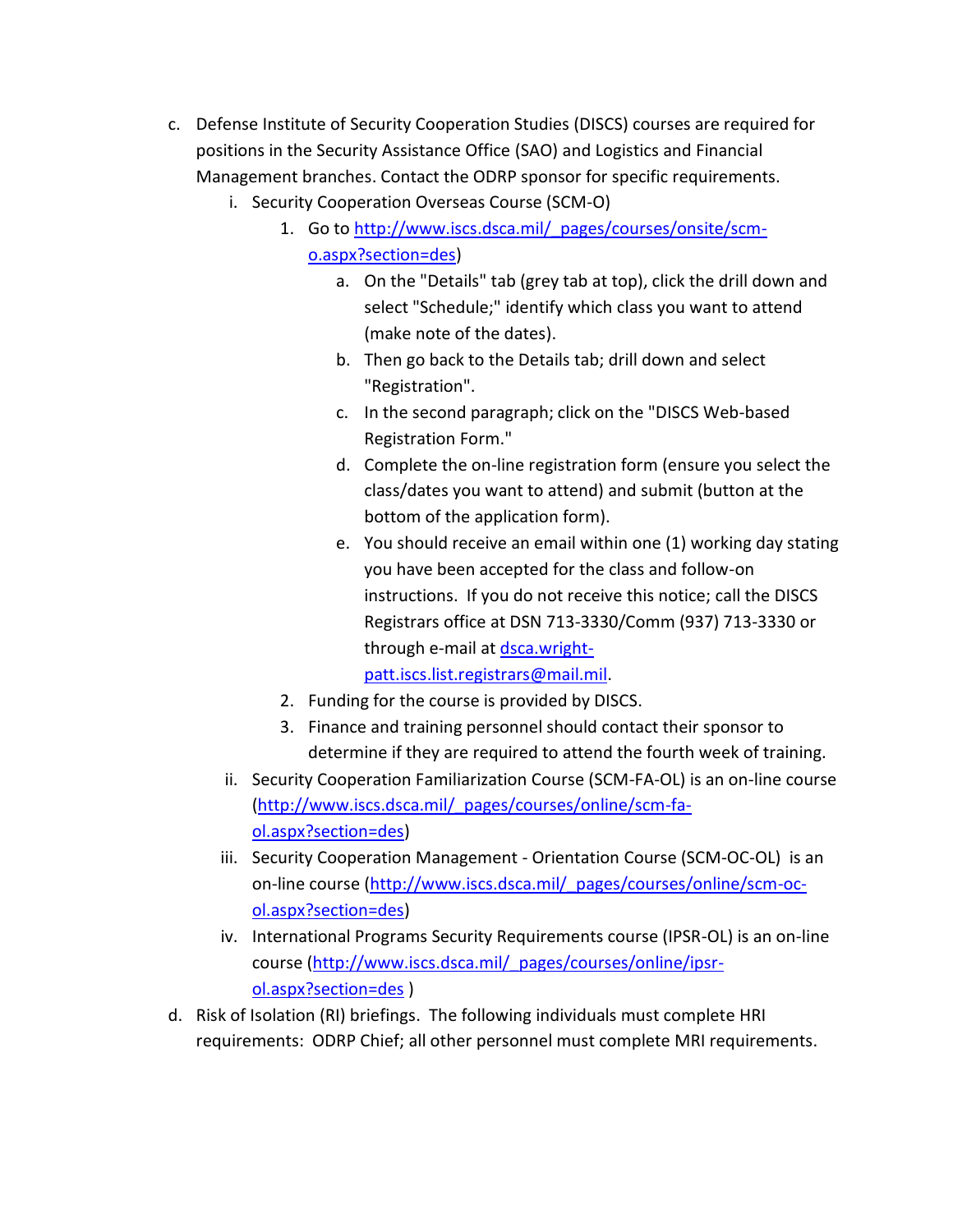#### 11. ORIENTATIONS.

- a. CENTCOM orientation is required for the following positions: Staff Judge Advocate, Executive Officer, SCO Deputy, Program Manager, Financial Management Chief, Comptroller, and Human Resources Chief. Contact the ODRP LNO offices to schedule meetings.
- b. Washington, DC orientation is required for the following positions: Staff Judge Advocate, Executive Officer, SCO Deputy, Program Manager, Financial Management Chief and Comptroller. Contact the ODRP LNO offices to schedule orientation.
- c. AFCENT orientation is required for the Comptroller and Paying Agent. Contact AFCENT/FM (Jerry Seymour, 313-717-5438, [Jerry.Seymour.CTR@afcent.af.mil\)](mailto:Jerry.Seymour.CTR@afcent.af.mil) to schedule orientation.
- d. Mechanicsburg, PA orientation may be required for the following positions: Chief, Logistics Branch, Logistics NCOIC, and Logistics NCO. Contact the ODRP sponsor to determine requirement.

#### 12. TRAVEL GUIDELINES.

- a. All personnel must travel to Islamabad via commercial air. No military airlift is available.
- b. Commercial air is **both authorized and directed**. Personnel are directed to travel in civilian clothes. Personnel are not authorized to travel by way of the cities of Karachi or Lahore and should fly directly to Islamabad with no connections within Pakistan. Once travel arrangements have been made, notify your sponsor and ODR-P/HR at [ISLODRPHR@state.gov](mailto:ISLODRPHR@state.gov) . Information should include date, time of arrival, airline and flight number. The sponsor will coordinate ground transportation and meet the arriving member at the airport. Public transportation is **not authorized** under any circumstances. An embassy-employed expeditor will meet all arrivals and guide them through customs and to the sponsor. Carry valid contact numbers for the sponsor and the US Embassy Islamabad.
- c. US Army personnel must contact the POC below to arrange travel to Pakistan: Luella Wallace Joint Individual Augmentation Account Manager USARCENT, G1, JIAD Shaw, AFB, SC 29152 Comm: (803) 885-7403 / DSN: 312-889-7403 (NIPR): [luella.wallace.civ@mail.mil](mailto:luella.wallace.civ@mail.mil) / (SIPR): [luella.wallace.civ@mail.smil.mil](mailto:luella.wallace.civ@mail.smil.mil)

#### 13. LODGING AND AMENITIES.

a. Lodging: All ODRP personnel will live inside the U.S. Embassy compound in an apartment type setting with one house-mate. Full kitchen facilities and washer/dryer are available. Linen (comforter, sheets, pillows) are provided but towels are not. Wireless Internet is available in each apartment at the Service Member expense.